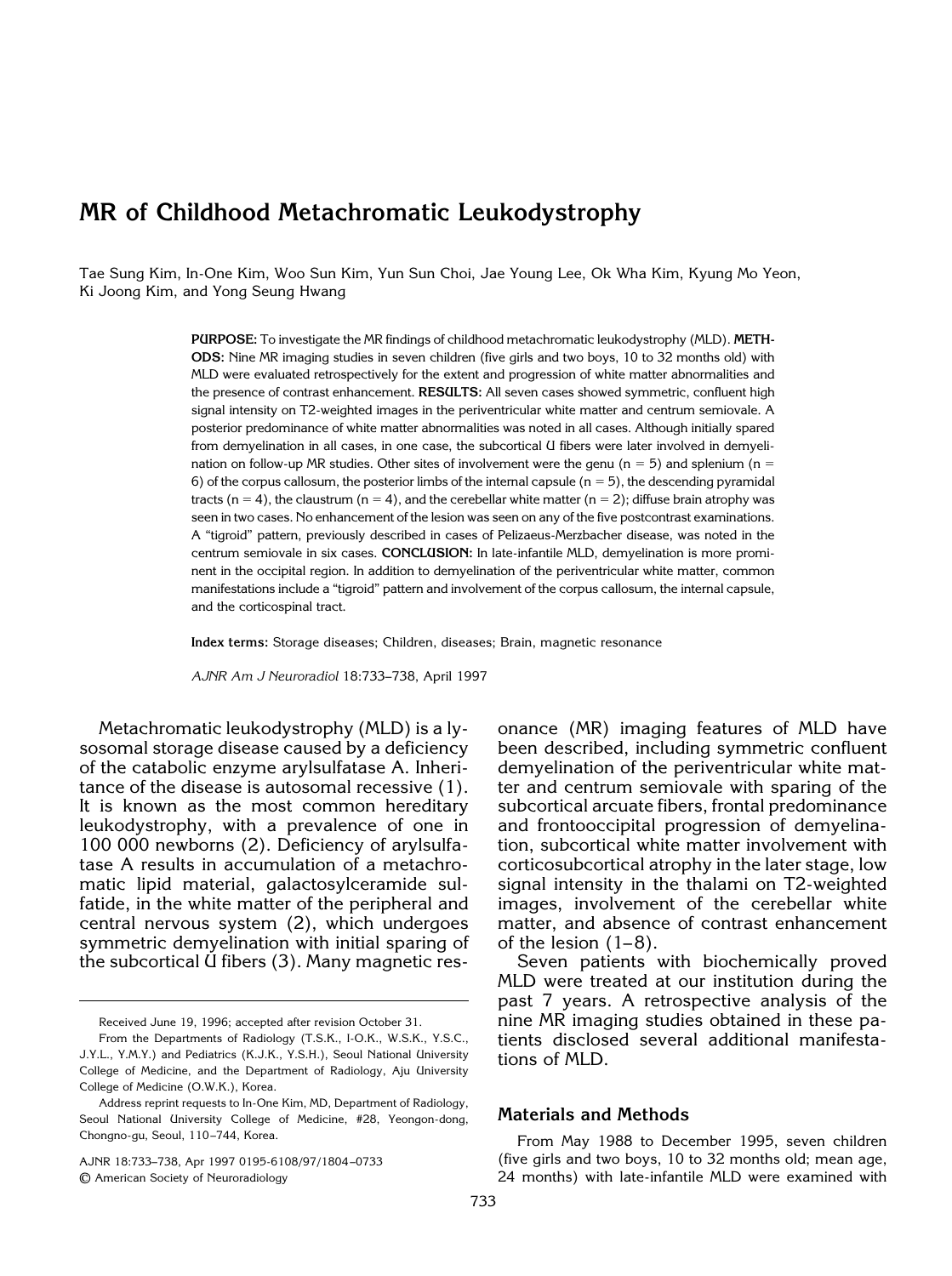|  | Seven patients with late-infantile metachromatic leukodystrophy |  |  |
|--|-----------------------------------------------------------------|--|--|
|--|-----------------------------------------------------------------|--|--|

|                                       | Case      |                |                             |           |                    |                |                             |
|---------------------------------------|-----------|----------------|-----------------------------|-----------|--------------------|----------------|-----------------------------|
|                                       |           | 2              | 3                           | 4         | 5                  | 6              | 7                           |
| Age, mo, at presentation/sex          | 22/F      | 24/F           | 10/F                        | 29/F      | 24/F               | 27/M           | 32/M                        |
| Age, mo, at symptom onset             | 12        | 16             | 9                           | 22        | 13                 | 18             | 28                          |
| Head circumference, percentile        | $25 - 50$ | 10             | $90 - 97$                   | $25 - 50$ | $50 - 75$          | $\cdots$       | 50                          |
| 24-hour urine arylsulfatase activity* | 0.023     | 0.06           | 0.03                        | 0.019     | 0.380 <sup>†</sup> | 0.003          | 0.01                        |
| Sparing of subcortical U fibers       | $+$       | $^{+}$         | $+\rightarrow +$            | $+$       | $+$                | $+$            | $+\rightarrow -$            |
| Genu of corpus callosum               | $^{+}$    | $+$            | $\rightarrow \rightarrow -$ | $+$       | $+$                | $+$            | $\rightarrow \rightarrow -$ |
| Splenium of corpus callosum           | $+$       | $+$            | $Eq\rightarrow +$           | $^{+}$    | $^{+}$             | $+$            | $\rightarrow \rightarrow -$ |
| Posterior limbs of internal capsules  |           | $+$            | $+\rightarrow +$            | $+$       | $^{+}$             |                | $-\rightarrow +$            |
| Descending pyramidal tracts           |           |                | $+\rightarrow +$            | $^{+}$    | $+$                |                | $-\!\!\rightarrow\!+\;$     |
| Claustrum                             |           |                | $+\rightarrow +$            |           | $+$                | $+$            | $+\rightarrow +$            |
| Cerebellar deep white matter          |           | —              | $Eq\rightarrow +$           |           |                    |                | $-\rightarrow +$            |
| "Tigroid" pattern                     |           | $^{+}$         | $+\rightarrow +$            | $+$       | $\ddot{}$          |                | $Eq\rightarrow +$           |
| T2 low signal intensity in thalami    |           | <b>Diffuse</b> | $\rightarrow \rightarrow -$ | Patchy    | Diffuse            | <b>Diffuse</b> | $\rightarrow \rightarrow -$ |
| Diffuse corticosubcortical atrophy    |           |                | $+\rightarrow +$            |           |                    |                | $-\rightarrow +$            |
| Contrast enhancement                  | .         |                |                             | .         |                    |                | Not done $\rightarrow -$    |

Note.— $+$  indicates present;  $-$ , absent; and Eq, equivocal.

\* Normal range is 0.36 to 58.94 mg/mL per hour.

† Sural nerve biopsy was also done in this patient.

MR imaging at our institution. The diagnosis was confirmed with a decreased-activity 24-hour urine arylsulfatase test and, in one case, by results of a sural nerve biopsy, which showed metachromasia. Analysis of free amino acids and very long chain fatty acids was additionally performed in three of the children to rule out the possibility of amino acid disorders or adrenoleukodystrophy, all of which showed normal results.

MR examinations were done on a 2.0-T Spectro 20000 or a 1.5-T Magnetom imager. Axial T1-weighted (500– 550/14–30/2 [repetition time/echo time/excitations]), axial proton density–weighted (3000–5000/19–30/1), and T2-weighted (3000–5000/80–112/1) spin-echo images were obtained. Contrast-enhanced T1-weighted (500– 550/14–30/2) images were obtained in five patients. In two of seven children, follow-up MR studies were obtained 5 and 26 months, respectively, after the initial examinations, making a total of nine MR studies that were available for review.

MR images were evaluated for the extent, distribution, pattern, and progression of white matter degeneration that was shown as high signal intensity on T2-weighted images, and for the presence or absence of contrast enhancement.

# **Results**

All seven of the children showed normal developmental progress until the onset of symptoms, which ranged from 9 to 28 months. Afterward, they experienced a regression of motor development, including loss of head control, inability to sit alone, gait disorders, speech disturbances, and quadriparesis. Head circumfer-

ences of these children were variable. The definitive diagnosis of MLD was made by documentation of a deficiency of arylsulfatase A in urine, peripheral leukocytes, fibroblasts, and tissue sample (6, 9, 10). All diagnoses included the assay of arylsulfatase A activity in 24-hour urine samples and, in one case, a sural nerve biopsy was also done. The results of the assay of 24-hour urine arylsulfatase A activity and the MR findings of the seven patients with late-infantile MLD are summarized in the Table.

In all seven cases, the major locations of white matter demyelination, shown as high signal intensity on T2-weighted MR images, were the periventricular deep white matter and centrum semiovale. In six cases, the splenium of the corpus callosum was involved; five of these also showed demyelination in the genu of the corpus callosum. The posterior limbs of the internal capsule were involved in five cases, and the demyelination had progressed into the descending pyramidal tracts in four, whereas the anterior limbs were spared in all cases. The claustra were also involved in four cases. High signal intensity was present in the cerebellar deep white matter in two advanced cases. In four cases, the thalami showed low signal intensity on T2-weighted images, which was diffuse (three cases) or patchy (one case).

Demyelination was bilateral, symmetric, and confluent in all cases (Fig 1). Characteristically, the subcortical arcuate fibers were spared from demyelination in all cases initially; however, in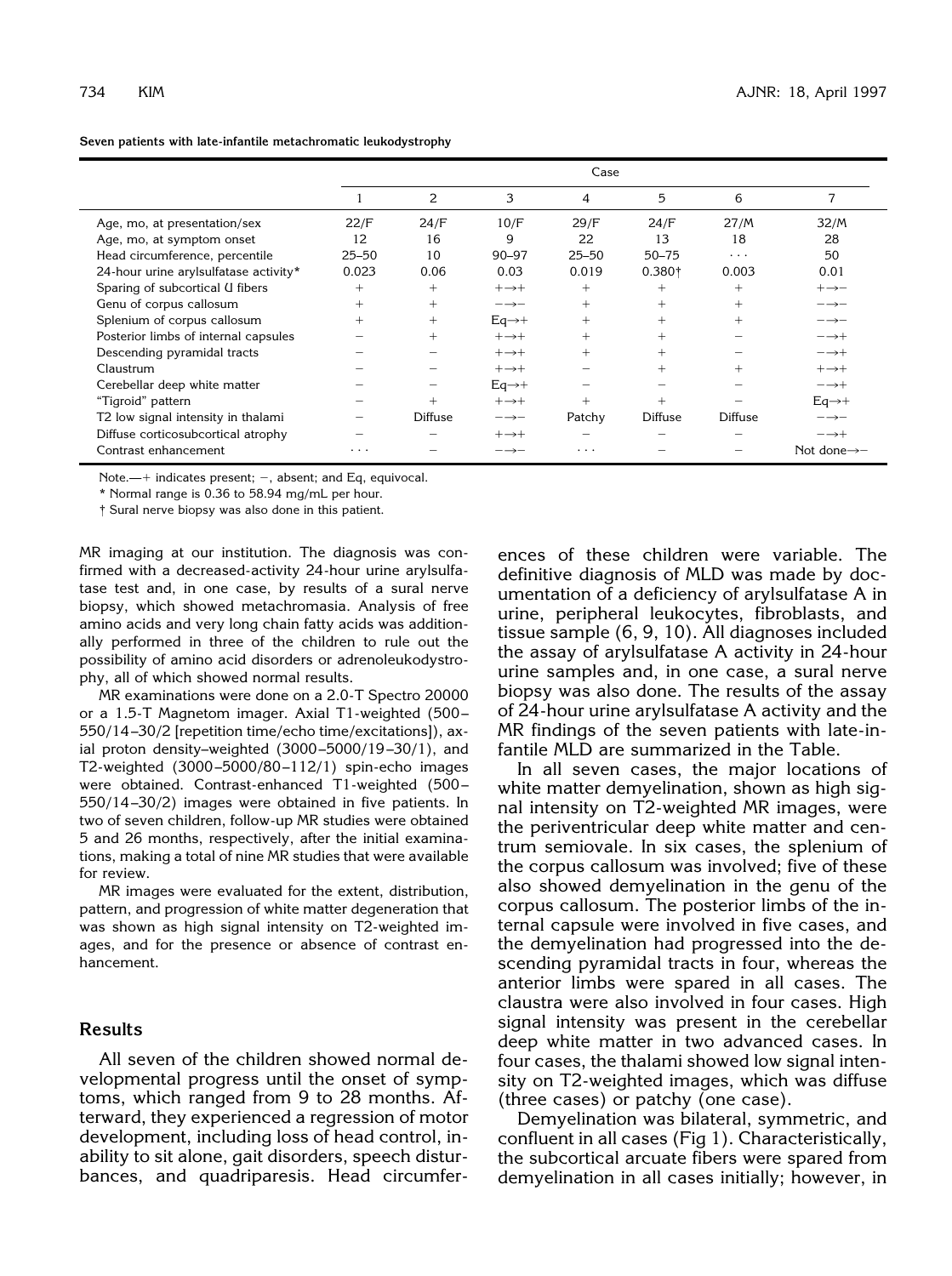C





case 7, the demyelinating process had progressed into the subcortical U fibers on the 26 month follow-up MR study (Fig 2).

In six cases, normal white matter signal intensity was seen within the background of demyelinated white matter as numerous radiating linear structures in the periventricular region or as a widespread punctate pattern at the higher level of the centrum semiovale (Fig 1C and D, Fig 3B). These linear or punctate structures showed enhancement on postcontrast MR images (Fig 3D).

The thin periventricular white matter (1 to 3 mm thick) immediately adjacent to the trigones of the lateral ventricles was spared from demyelination in all cases, which was seen as a linear band of normal white matter signal intensity wrapping around the lateral ventricles (Fig 1B). The degree of white matter degeneration seemed more prominent in the occipital lobes than in the frontal lobes in all cases.

Dorsoventral progression of demyelination was evident in one patient (case 7), in whom the

Fig 1. Case 2: T2-weighted axial MR images (3500/93/1) in a 24-month-old girl with MLD.

*A*, Diffuse, symmetric high signal intensity is shown in bilateral periventricular white matter, genu, and splenium of the corpus callosum (*small arrows*) and the posterior limbs of the internal capsules (*large arrows*). The subcortical arcuate fibers are spared from demyelination. Abnormal low signal intensity is noted in the thalami.

*B*, The immediate adjacent periventricular white matter, with a thickness of 1 to 3 mm, is spared from demyelination (*arrows*).

*C*, Within the demyelinated centrum semiovale, numerous linear tubular structures of low signal intensity are seen in a radiating (tigroid) pattern, suggesting spared perivascular white matter.

*D*, At higher convexity level, the linear structures seen in *C* have a punctate appearance (leopard-skin pattern).

initial lesions appeared in the posterior white matter. The 26-month follow-up MR study showed anterior progression of demyelination onto the frontal white matter (Fig 2). However, in case 3, the initial demyelination was noted in the center of the periventricular white matter and centrum semiovale, and the lesions progressed centrifugally to involve the frontal and parietooccipital white matter on the follow-up study after 5 months (Fig 3A and B).

The sizes of the lateral ventricles were within normal range in four cases. In case 2, mild ventriculomegaly was evident without definite signs of cortical atrophy. In two patients (cases 3 and 7) in whom diffuse brain atrophy had developed, mild to moderate atrophic ventriculomegaly was noted on the follow-up MR images. Contrast-enhanced studies were obtained in five patients, but none showed enhancement of the lesion itself, although numerous enhancing linear or punctate structures were noted within the demyelinated white matter in four cases.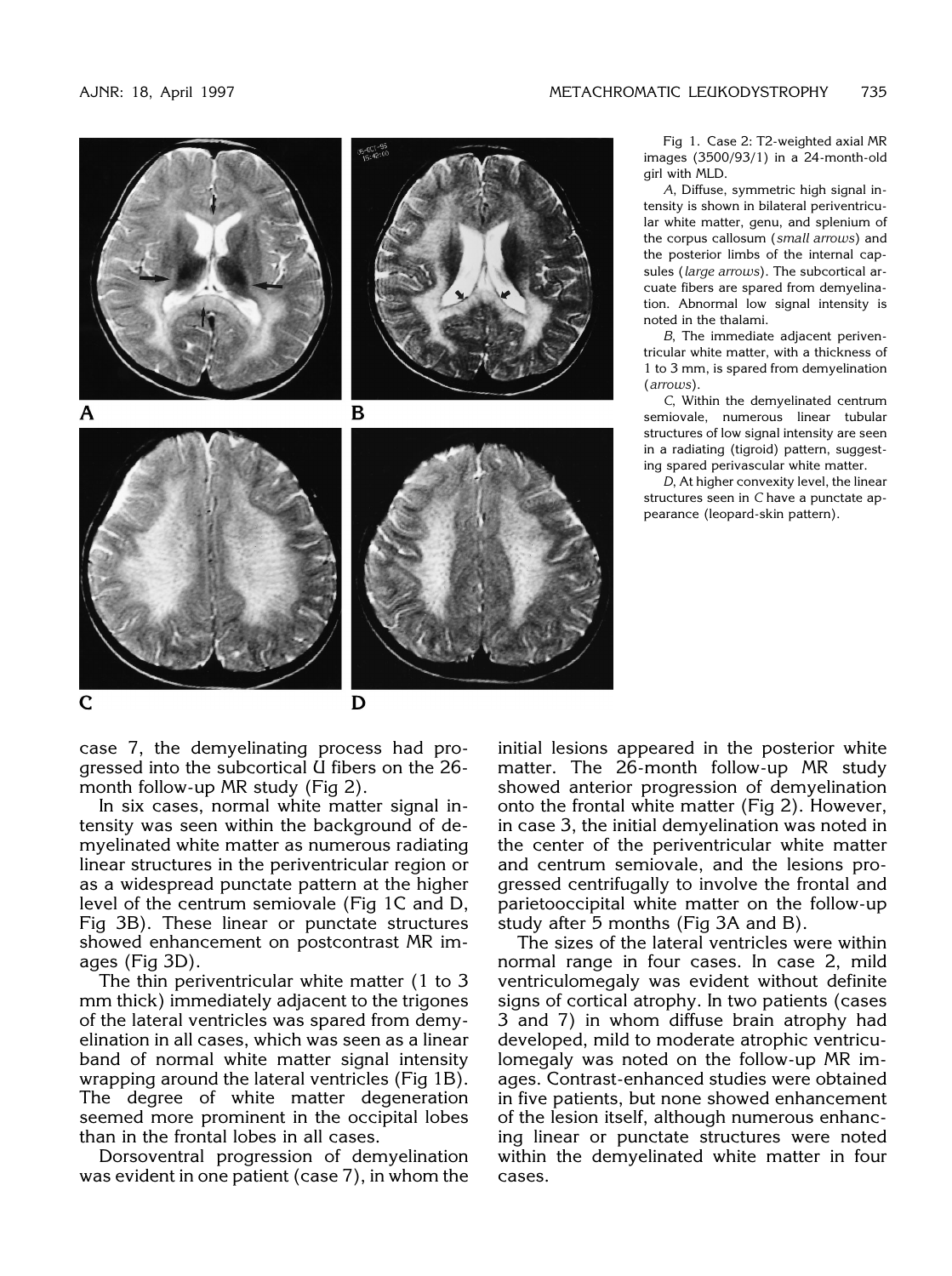Fig 2. Case 7: 32-month-old boy with MLD.

*A*, T2-weighted image (3000/110/1) shows confluent, symmetric high signal intensity in the bilateral periventricular white matter. The subcortical U fibers are spared and demyelination is more prominent in the posterior lobes.

*B*, Follow-up T2-weighted image (3700/93/1) after 26 months shows that the high signal intensity of the frontal white matter has become more evident. The subcortical arcuate fibers are no longer spared from demyelination, and diffuse cortical atrophy has developed. The central portions of the periventricular white matter are relatively spared.



### **Discussion**

MLD refers to several disorders caused by deficient lysosomal activity of arylsulfatase A, which results in an accumulation of sulfated lipids and in breakdown of the membrane of the myelin sheath in both the central and peripheral nervous systems (11, 12). MLD has been classified into three types according to the age at onset: late-infantile, juvenile, and adult forms. About 80% of cases are the late-infantile type, typically occurring between 1 and 2 years of age and manifesting as gait disorders, deterioration in coordination, speech disturbances, and quadriplegia (2, 13). Death occurs within 6 months to 4 years after the onset of symptoms (2).

As mentioned earlier, many MR features of MLD have already been described. Most of them—such as symmetric demyelination in the periventricular white matter and centrum semiovale with sparing of the subcortical white matter, corticosubcortical atrophy with subcortical arcuate fiber involvement in the later stage, hypointense thalami on T2-weighted images, involvement of the cerebellar white matter, and absence of contrast enhancement of the lesions—are consistent with our experience. However, in addition to these well-known findings, we also noted some additional or conflicting manifestations.

Concerning the prevalent location and progression of the lesions in MLD, it had been documented that the anterior white matter is more severely affected, and that the demyelinating process progresses anteriorly to posteriorly (2, 4, 7). Nevertheless, in all seven of our cases the demyelinating process was more prominent in

the occipital lobes than in the frontal lobes. A slight frontal preponderance of the demyelinating process, which is widely considered a manifestation of MLD, has been observed mainly in late-onset (juvenile and adult) MLD on computed tomographic (CT) scans (7), although little has been documented concerning the prevalent location of the demyelinating process on MR images in cases of late-infantile MLD, the most common variant of this disorder. The posterior preponderance of demyelination in all seven of our cases is a finding too constant to be just an atypical pattern. In case 7, the dorsofrontal extension of demyelination was evident, although the central portions of the periventricular white matter were relatively spared in the later stage (Fig 2). These findings suggest the possibility that the posterior white matter is affected initially and more severely, and that the direction of the demyelinating process is dorsofrontal in late-infantile MLD. The initial central lesions with subsequent centrifugal progression shown in case 3 are assumed to be an unusual manifestation of this disease.

One of the notable findings was the involvement of the corpus callosum (genu in five cases and splenium in six cases). Moreover, a posterior preponderance with dorsofrontal progression of demyelination was also highly suspected within the corpus callosum.

Involvement of the motor pathway is a wellknown feature of adrenoleukodystrophy (14). However, there has been a case report of MLD involving the motor pathway (1). In our cases of late-infantile MLD, we noted frequent involvement of the posterior limbs of the internal capsules (five cases) and descending pyramidal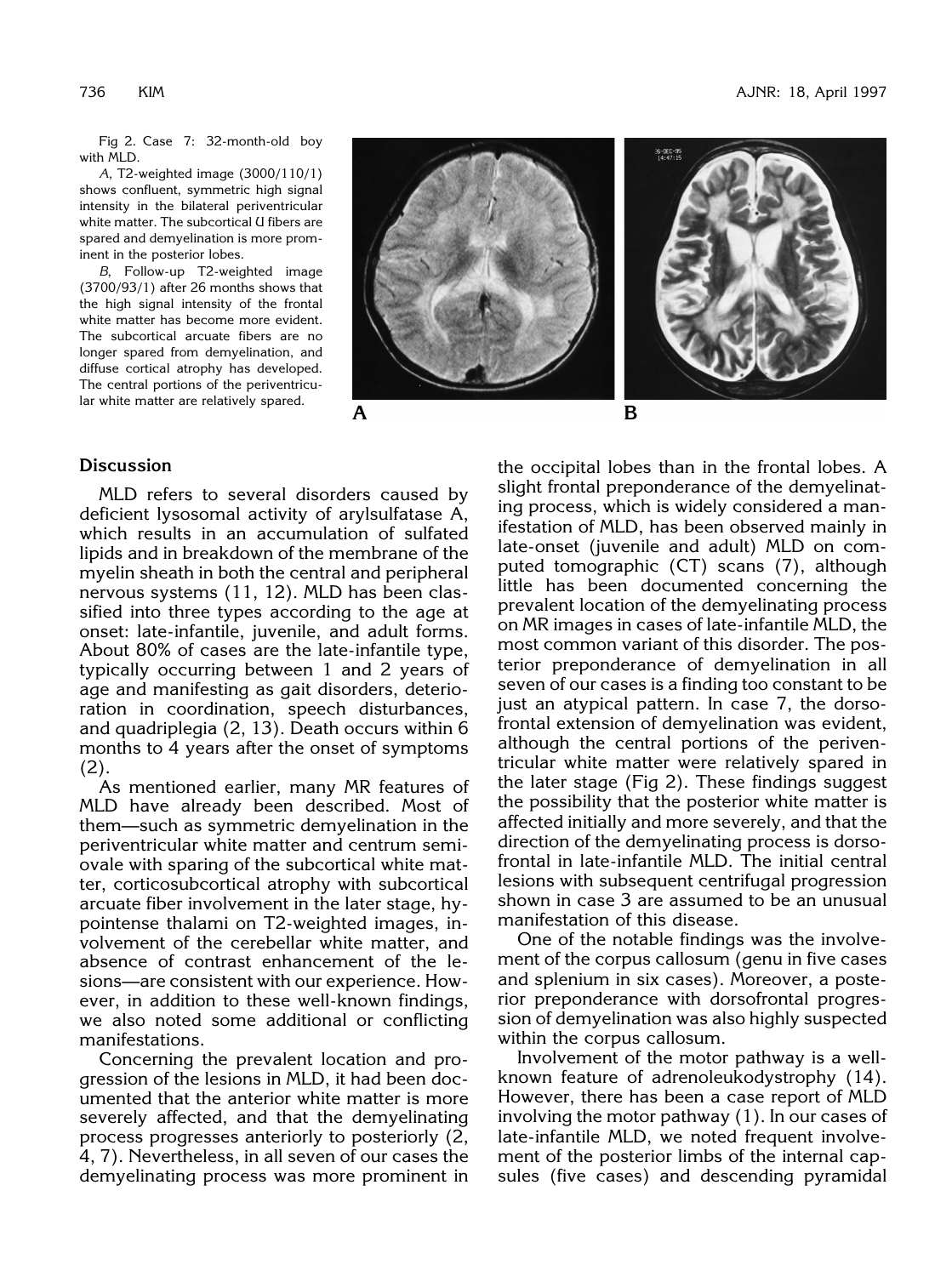

tracts in the pons and medulla (four cases), suggesting that these features are not exclusive to adrenoleukodystrophy.

The numerous linear or punctate structures of about 1 mm thickness radiating in the demyelinated deep white matter were nearly identical with the finding described in some reports of Pelizaeus-Merzbacher disease (4, 13, 15, 16). The so-called tigroid or leopard-skin pattern of demyelination in Pelizaeus-Merzbacher disease, which is known to be most visible on T2 weighted images at the level of the convexities of the brain, is made by small scattered foci of more normal white matter signal intensity within the demyelinated white matter (16). The foci are known histopathologically to be residual islets of preserved myelin, especially around blood vessels (15). In our experience, these manifestations were equally or more prominent on contrast-enhanced T1-weighted images than on T2-weighted images by virtue of the wellenhancing nature of the foci (Fig 3D), and it is a plausible result in that the foci represent

the perivascular white matter spared from demyelination. Even though it has been said that this distinctive MR pattern of white matter might be a significant distinguishing feature by which to differentiate Pelizaeus-Merzbacher disease from other diffuse leukodystrophies (16), a similar pathophysiology may be applied to our cases of MLD, and these so-called tigroid or leopardskin demyelination patterns may not be specific to Pelizaeus-Merzbacher disease. The significance of the thin white matter immediately adjacent to the lateral ventricles showing normal white matter signal intensity is uncertain.

In summary, in late-infantile MLD, the demyelination is more prominent in the occipital region and the direction of the demyelinating process seems dorsofrontal. Besides nonenhancing demyelination of the periventricular white matter with sparing of the subcortical U fibers, a tigroid or leopard-skin pattern of demyelination in the centrum semiovale and involvement of the corpus callosum, internal capsule, and corticospinal tract are frequent additional

Fig 3. Case 3: 10-month-old girl with MLD.

*A*, T2-weighted image (5000/112/1) shows the initial demyelination in the center of the periventricular white matter.

*B*, Follow-up T2-weighted image (3500/93/1) after 5 months shows evidence of the centrifugal extension of demyelination. Tigroid pattern of demyelination is shown again.

*C*, At lower scan level (3500/93/1), descending pyramidal tracts of the medulla (*arrows*) and deep cerebellar white matter are also involved.

*D*, On contrast-enhanced T1 weighted sagittal image (550/14/2), tigroid pattern seen in *B* appears as numerous enhancing punctate foci in demyelinated deep white matter of nonenhancing low signal intensity (leopardskin pattern).